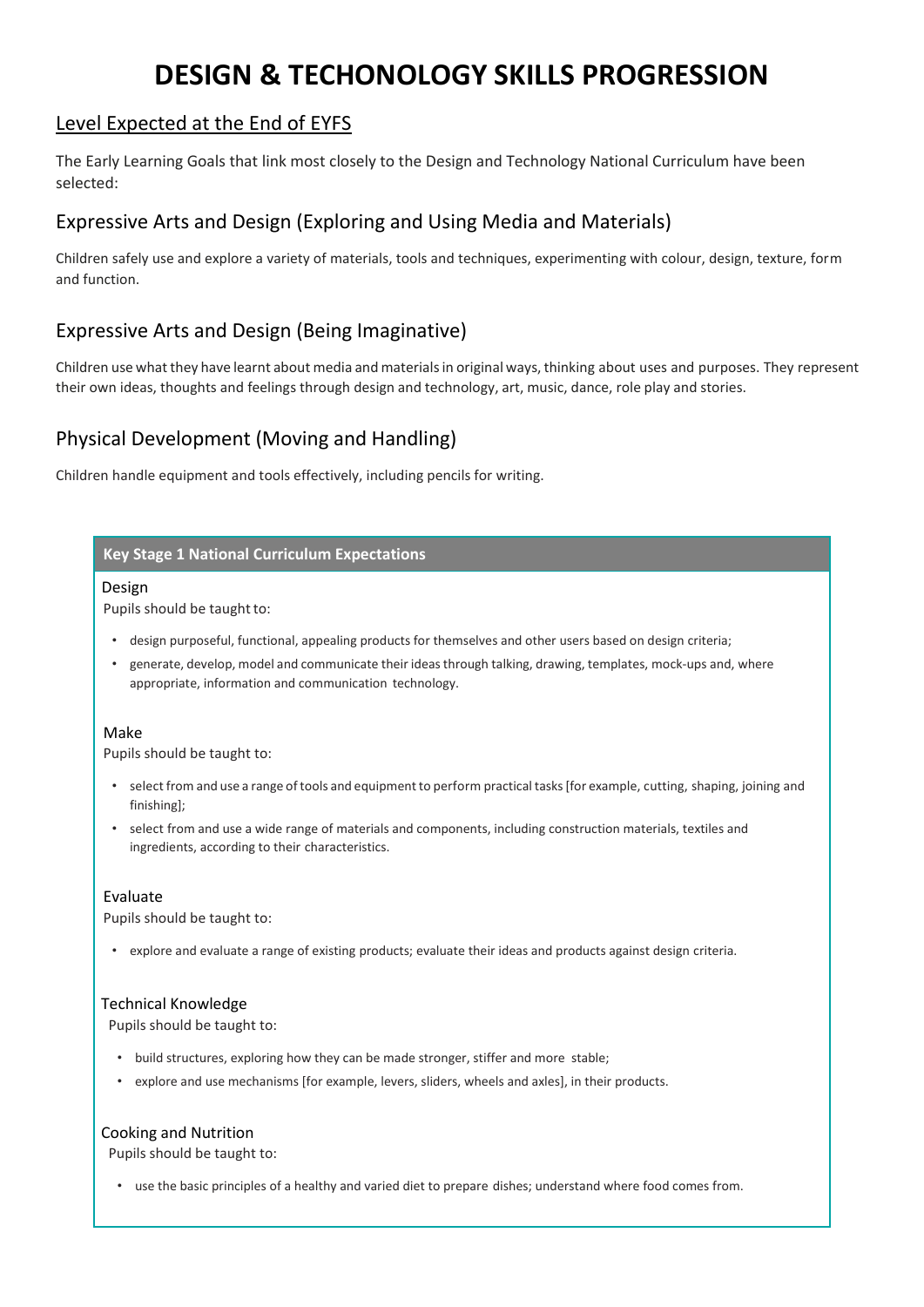#### **Key Stage 2 National Curriculum Expectations**

#### Design

Pupils should be taught to:

- use research and develop design criteria to inform the design of innovative, functional, appealing products that are fit for purpose, aimed at particular individuals or groups;
- generate, develop, model and communicate their ideas through discussion, annotated sketches, cross-sectional and exploded diagrams, prototypes, pattern pieces and computer-aided design.

#### Make

Pupils should be taught to:

- select from and use a wider range of tools and equipment to perform practical tasks [for example, cutting, shaping, joining and finishing], accurately;
- select from and use a wider range of materials and components, including construction materials, textiles and ingredients, according to their functional properties and aesthetic qualities.

#### Evaluate

Pupils should be taught to:

- investigate and analyse a range of existing products;
- evaluate their ideas and products against their own design criteria and consider the views of others to improve their work;

understand how key events and individuals in design and technology have helped shape the world.

#### Technical Knowledge

Pupils should be taught to:

- apply their understanding of how to strengthen, stiffen and reinforce more complex structures;
- understand and use mechanical systems in their products [for example, gears, pulleys, cams, levers and linkages];
- understand and use electrical systems in their products [for example, series circuits incorporating switches, bulbs, buzzers and motors];
- apply their understanding of computing to program, monitor and control their products.

#### Cooking and Nutrition

Pupils should be taught to:

- understand and apply the principles of a healthy and varied diet;
- prepare and cook a variety of predominantly savoury dishes using a range of cooking techniques;
	- understand seasonality, and know where and how a variety of ingredients are grown, reared, caught and processed.

Please note, the National Curriculum for KS2 states that children should 'generate, develop, model and communicate their ideas through computer-aided design'. In most units, there will be lessons where children focus on creating designs for their products; designs could be created using computer-aided design software.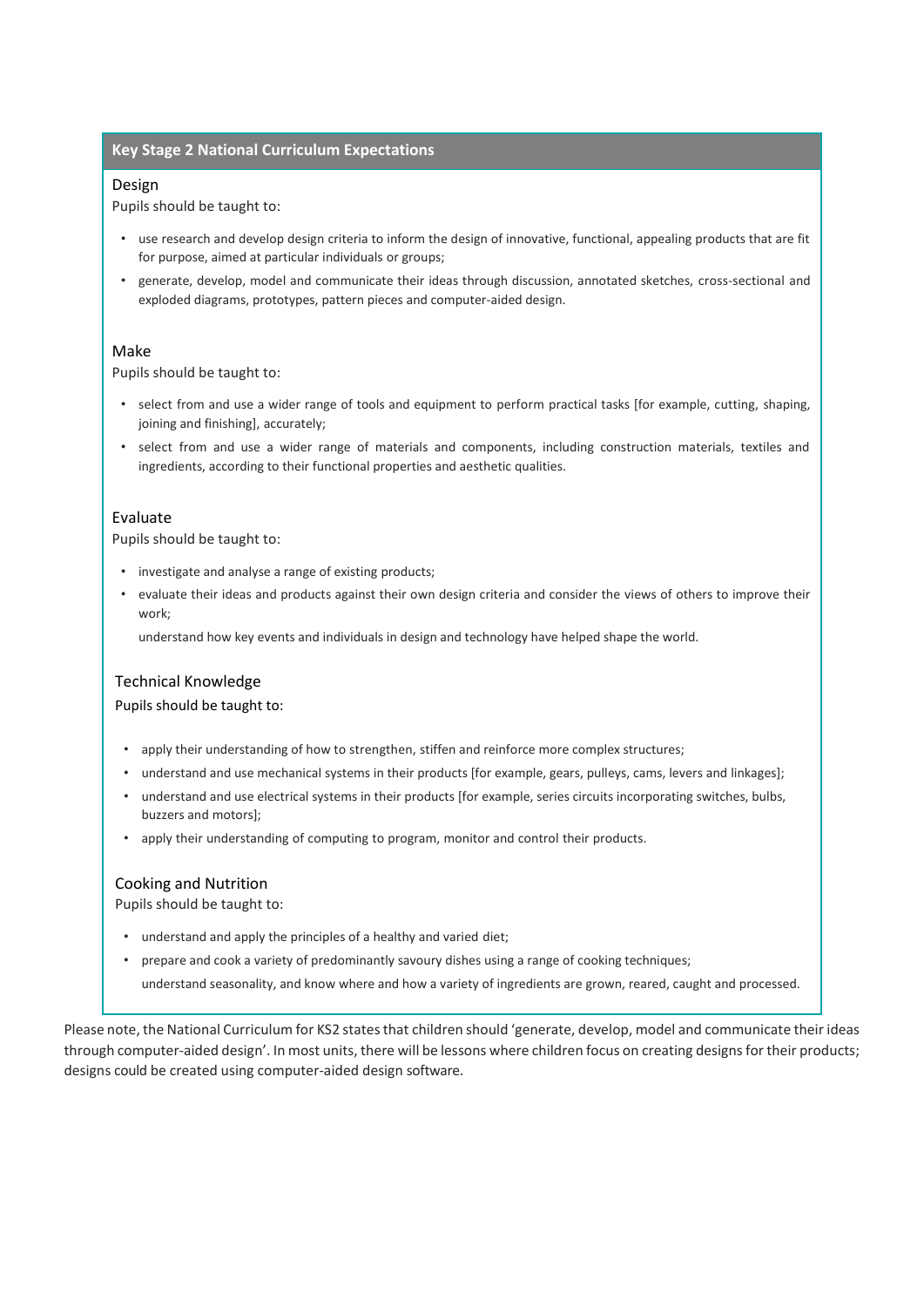|                        | <b>Strand</b> | Design                                                                                                                                                                                                                                              |
|------------------------|---------------|-----------------------------------------------------------------------------------------------------------------------------------------------------------------------------------------------------------------------------------------------------|
|                        | KS1           | Through a variety of creative and practical activities, pupils should be taught the knowledge, understanding and skills<br>needed to engage in an iterative process of designing.                                                                   |
|                        |               | They should work in a range of relevant contexts [for example, the home and school, gardens and playgrounds, the local<br>community, industry and the wider environment].                                                                           |
|                        |               | Children design purposeful, functional, appealing products for themselves and other users based on design criteria.                                                                                                                                 |
|                        |               | They generate, develop, model and communicate their ideas through talking, drawing, templates, mock-ups and, where<br>appropriate, information and communication technology.                                                                        |
|                        |               | Children can:                                                                                                                                                                                                                                       |
|                        |               | use their knowledge of existing products and their own experience to help generate their ideas;<br>a                                                                                                                                                |
|                        |               | design products that have a purpose and are aimed at an intended user;<br>$\mathsf{b}$                                                                                                                                                              |
|                        |               | explain how their products will look and work through talking and simple annotated drawings;<br>С                                                                                                                                                   |
|                        |               | d<br>design models using simple computing software;                                                                                                                                                                                                 |
|                        |               | plan and test ideas using templates and mock-ups;<br>е                                                                                                                                                                                              |
|                        |               | f<br>understand and follow simple design criteria;                                                                                                                                                                                                  |
|                        |               | work in a range of relevant contexts, for example imaginary, story-based, home, school and the wider<br>g<br>environment.                                                                                                                           |
|                        | LKS2          | Through a variety of creative and practical activities, pupils should be taught the knowledge, understanding and skills                                                                                                                             |
|                        |               | needed to engage in an iterative process of designing.                                                                                                                                                                                              |
|                        |               | They should work in a range of relevant contexts [for example, the home, school, leisure, culture, enterprise, industry and the<br>wider environment].                                                                                              |
|                        |               | Children use research and develop design criteria to inform the design of innovative, functional, appealing products that are fit<br>for purpose, aimed at particular individuals or groups.                                                        |
|                        |               | They generate, develop, model and communicate their ideas through discussion, annotated sketches, cross-sectional and<br>exploded diagrams, prototypes, pattern pieces and computer- aided design.                                                  |
|                        |               | Children can:                                                                                                                                                                                                                                       |
|                        |               | identify the design features of their products that will appeal to intended customers;<br>a                                                                                                                                                         |
| Progressions of skills |               | $\mathsf{b}$<br>use their knowledge of a broad range of existing products to help generate their ideas;                                                                                                                                             |
|                        |               | $\mathbb C$<br>design innovative and appealing products that have a clear purpose and are aimed at a specific user;                                                                                                                                 |
|                        |               | explain how particular parts of their products work;<br>d                                                                                                                                                                                           |
|                        |               | use annotated sketches and cross-sectional drawings to develop and communicate their ideas;<br>е                                                                                                                                                    |
|                        |               | f<br>when designing, explore different initial ideas before coming up with a final design;                                                                                                                                                          |
|                        |               | when planning, start to explain their choice of materials and components including function and aesthetics;<br>g                                                                                                                                    |
|                        |               | h.<br>test ideas out through using prototypes;                                                                                                                                                                                                      |
|                        |               | Ť.<br>use computer-aided design to develop and communicate their ideas (see note on p. 1);                                                                                                                                                          |
|                        |               | Ť<br>develop and follow simple design criteria;<br>work in a broader range of relevant contexts, for example entertainment, the home, school, leisure, food industry and the wider<br>environment.                                                  |
|                        | UKS2          | Through a variety of creative and practical activities, pupils should be taught the knowledge, understanding and skills<br>needed to engage in an iterative process of designing.                                                                   |
|                        |               | They should work in a range of relevant contexts [for example, the home, school, leisure, culture, enterprise, industry and the<br>wider environment].                                                                                              |
|                        |               | Children use research and develop design criteria to inform the design of innovative, functional, appealing products that are fit<br>for purpose, aimed at particular individuals or groups.                                                        |
|                        |               | They generate, develop, model and communicate their ideas through discussion, annotated sketches, cross-sectional and<br>exploded diagrams, prototypes, pattern pieces and computer- aided design.                                                  |
|                        |               | Children can:                                                                                                                                                                                                                                       |
|                        |               | use research to inform and develop detailed design criteria to inform the design of innovative, functional and appealing<br>a<br>products that are fit for purpose and aimed at a target market;                                                    |
|                        |               | use their knowledge of a broad range of existing products to help generate their ideas;<br>$\mathsf{b}$                                                                                                                                             |
|                        |               | design products that have a clear purpose and indicate the design features of their products that will appeal to the<br>С<br>intended user;                                                                                                         |
|                        |               | explain how particular parts of their products work;<br>d                                                                                                                                                                                           |
|                        |               | use annotated sketches, cross-sectional drawings and exploded diagrams (possibly including computer-aided design)<br>е                                                                                                                              |
|                        |               | to develop and communicate their ideas;                                                                                                                                                                                                             |
|                        |               | f<br>generate a range of design ideas and clearly communicate final designs;                                                                                                                                                                        |
|                        |               | consider the availability and costings of resources when planning out designs;<br>g<br>work in a broad range of relevant contexts, for example conservation, the home, school, leisure, culture, enterprise, industry and<br>the wider environment. |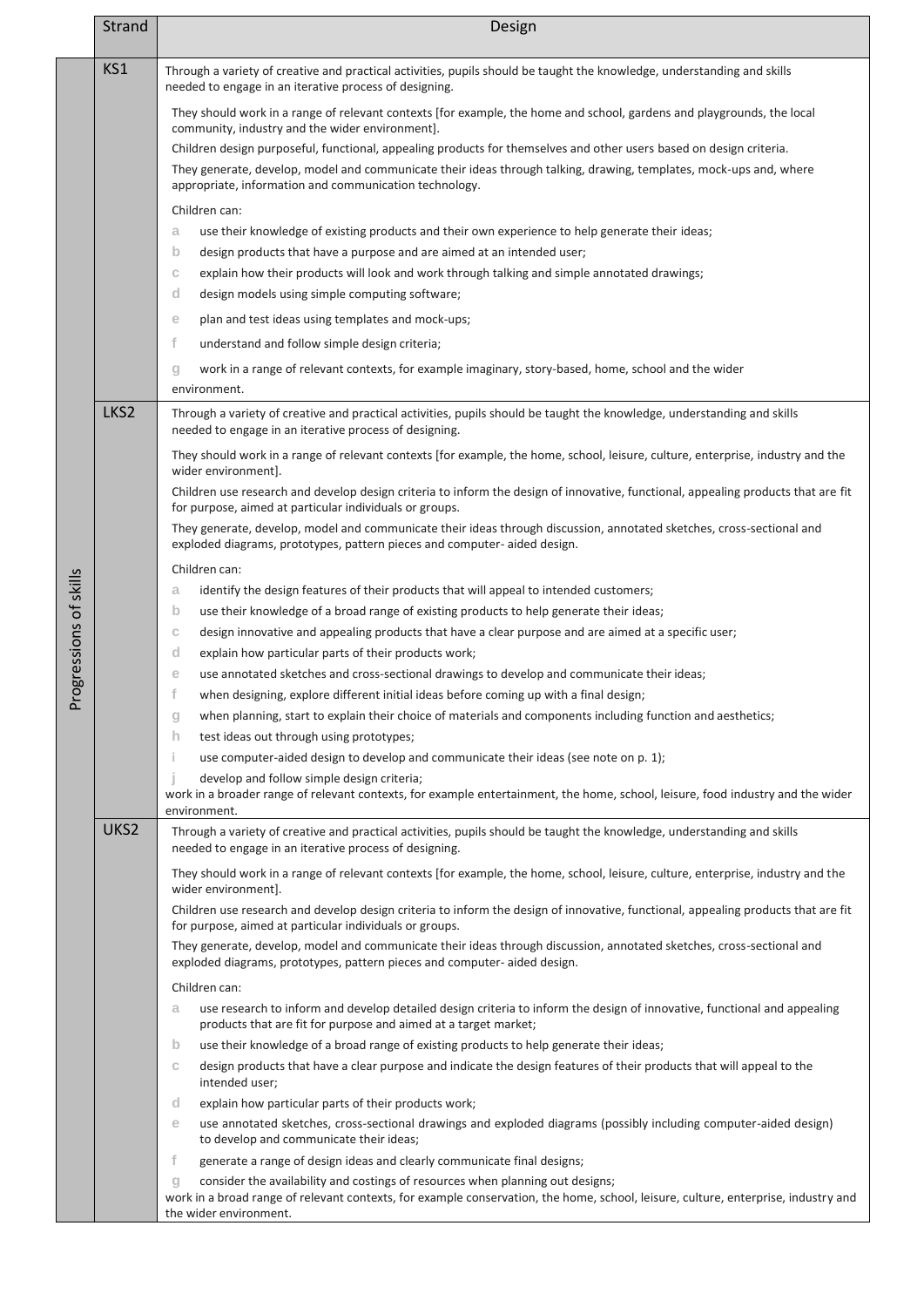|                        | Strand           | Make                                                                                                                                                                                                                                                                                                                                                                                                                                                                                                                                                                                                                                                                                                                                                                                                                             |
|------------------------|------------------|----------------------------------------------------------------------------------------------------------------------------------------------------------------------------------------------------------------------------------------------------------------------------------------------------------------------------------------------------------------------------------------------------------------------------------------------------------------------------------------------------------------------------------------------------------------------------------------------------------------------------------------------------------------------------------------------------------------------------------------------------------------------------------------------------------------------------------|
|                        | KS1              | Through a variety of creative and practical activities, pupils should be taught the knowledge, understanding and skills                                                                                                                                                                                                                                                                                                                                                                                                                                                                                                                                                                                                                                                                                                          |
|                        |                  | needed to engage in an iterative process of making.                                                                                                                                                                                                                                                                                                                                                                                                                                                                                                                                                                                                                                                                                                                                                                              |
|                        |                  | Children select from and use a range of tools and equipment to perform practical tasks [for example, cutting, shaping,<br>joining and finishing].                                                                                                                                                                                                                                                                                                                                                                                                                                                                                                                                                                                                                                                                                |
|                        |                  | They select from and use a wide range of materials and components, including construction materials, textiles and<br>ingredients, according to their characteristics.                                                                                                                                                                                                                                                                                                                                                                                                                                                                                                                                                                                                                                                            |
|                        |                  | Children can:                                                                                                                                                                                                                                                                                                                                                                                                                                                                                                                                                                                                                                                                                                                                                                                                                    |
|                        |                  | Planning                                                                                                                                                                                                                                                                                                                                                                                                                                                                                                                                                                                                                                                                                                                                                                                                                         |
|                        |                  | with support, follow a simple plan or recipe;<br>a                                                                                                                                                                                                                                                                                                                                                                                                                                                                                                                                                                                                                                                                                                                                                                               |
|                        |                  | begin to select from a range of hand tools and equipment, such as scissors, graters, zesters, safe knives, juicer;<br>b                                                                                                                                                                                                                                                                                                                                                                                                                                                                                                                                                                                                                                                                                                          |
|                        |                  | select from a range of materials, textiles and components according to their characteristics;<br>с                                                                                                                                                                                                                                                                                                                                                                                                                                                                                                                                                                                                                                                                                                                               |
|                        |                  | Practical skills and techniques                                                                                                                                                                                                                                                                                                                                                                                                                                                                                                                                                                                                                                                                                                                                                                                                  |
|                        |                  | learn to use hand tools and kitchen equipment safely and appropriately and learn to follow hygiene procedures;<br>d                                                                                                                                                                                                                                                                                                                                                                                                                                                                                                                                                                                                                                                                                                              |
|                        |                  | use a range of materials and components, including textiles and food ingredients;<br>e                                                                                                                                                                                                                                                                                                                                                                                                                                                                                                                                                                                                                                                                                                                                           |
|                        |                  | f<br>with help, measure and mark out;                                                                                                                                                                                                                                                                                                                                                                                                                                                                                                                                                                                                                                                                                                                                                                                            |
|                        |                  | cut, shape and score materials with some accuracy;<br>g                                                                                                                                                                                                                                                                                                                                                                                                                                                                                                                                                                                                                                                                                                                                                                          |
|                        |                  | assemble, join and combine materials, components or ingredients;<br>h                                                                                                                                                                                                                                                                                                                                                                                                                                                                                                                                                                                                                                                                                                                                                            |
|                        |                  | demonstrate how to cut, shape and join fabric to make a simple product;<br>Ť                                                                                                                                                                                                                                                                                                                                                                                                                                                                                                                                                                                                                                                                                                                                                     |
|                        |                  | manipulate fabrics in simple ways to create the desired effect;<br>Ĵ                                                                                                                                                                                                                                                                                                                                                                                                                                                                                                                                                                                                                                                                                                                                                             |
|                        |                  | k<br>use a basic running stich;                                                                                                                                                                                                                                                                                                                                                                                                                                                                                                                                                                                                                                                                                                                                                                                                  |
|                        |                  | cut, peel and grate ingredients, including measuring and weighing ingredients using measuring cups;                                                                                                                                                                                                                                                                                                                                                                                                                                                                                                                                                                                                                                                                                                                              |
|                        |                  | begin to use simple finishing techniques to improve the appearance of their product, such as adding<br>m                                                                                                                                                                                                                                                                                                                                                                                                                                                                                                                                                                                                                                                                                                                         |
|                        |                  | simple decorations.                                                                                                                                                                                                                                                                                                                                                                                                                                                                                                                                                                                                                                                                                                                                                                                                              |
| Progressions of skills | LKS <sub>2</sub> | Through a variety of creative and practical activities, pupils should be taught the knowledge, understanding and skills needed to<br>engage in an iterative process of making.<br>Children select from and use a wider range of tools and equipment to perform practical tasks [for example, cutting, shaping,<br>joining and finishing] accurately.<br>They select from and use a wider range of materials and components, including construction materials, textiles and ingredients,<br>according to their functional properties and aesthetic qualities.<br>Children can:<br>Plan<br>with growing confidence, carefully select from a range of tools and equipment, explaining their choices;<br>a<br>select from a range of materials and components according to their functional properties and aesthetic qualities;<br>b |
|                        |                  | place the main stages of making in a systematic order;<br>с<br>Practical skills and techniques                                                                                                                                                                                                                                                                                                                                                                                                                                                                                                                                                                                                                                                                                                                                   |
|                        |                  | learn to use a range of tools and equipment safely, appropriately and accurately and learn to follow hygiene<br>d<br>procedures;                                                                                                                                                                                                                                                                                                                                                                                                                                                                                                                                                                                                                                                                                                 |
|                        |                  | use a wider range of materials and components, including construction materials and kits, textiles and mechanical and<br>e<br>electrical components;                                                                                                                                                                                                                                                                                                                                                                                                                                                                                                                                                                                                                                                                             |
|                        |                  | f<br>with growing independence, measure and mark out to the nearest cm and millimetre;                                                                                                                                                                                                                                                                                                                                                                                                                                                                                                                                                                                                                                                                                                                                           |
|                        |                  | cut, shape and score materials with some degree of accuracy;<br>g<br>assemble, join and combine material and components with some degree of accuracy;<br>h                                                                                                                                                                                                                                                                                                                                                                                                                                                                                                                                                                                                                                                                       |
|                        |                  | demonstrate how to measure, cut, shape and join fabric with some accuracy to make a simple product;                                                                                                                                                                                                                                                                                                                                                                                                                                                                                                                                                                                                                                                                                                                              |
|                        |                  | join textiles with an appropriate sewing technique;<br>begin to select and use different and appropriate finishing techniques to improve the appearance of a product such as hemming,                                                                                                                                                                                                                                                                                                                                                                                                                                                                                                                                                                                                                                            |
|                        |                  | tie-dye, fabric paints and digital graphics.                                                                                                                                                                                                                                                                                                                                                                                                                                                                                                                                                                                                                                                                                                                                                                                     |
|                        | UKS2             | Through a variety of creative and practical activities, pupils should be taught the knowledge, understanding and skills needed to<br>engage in an iterative process of making.                                                                                                                                                                                                                                                                                                                                                                                                                                                                                                                                                                                                                                                   |
|                        |                  | Children select from and use a wider range of tools and equipment to perform practical tasks [for example, cutting, shaping,                                                                                                                                                                                                                                                                                                                                                                                                                                                                                                                                                                                                                                                                                                     |
|                        |                  | joining and finishing], accurately.<br>They select from and use a wider range of materials and components, including construction materials, textiles and ingredients,                                                                                                                                                                                                                                                                                                                                                                                                                                                                                                                                                                                                                                                           |
|                        |                  | according to their functional properties and aesthetic qualities.                                                                                                                                                                                                                                                                                                                                                                                                                                                                                                                                                                                                                                                                                                                                                                |
|                        |                  | Children can:<br>Planning                                                                                                                                                                                                                                                                                                                                                                                                                                                                                                                                                                                                                                                                                                                                                                                                        |
|                        |                  | independently plan by suggesting what to do next;<br>a                                                                                                                                                                                                                                                                                                                                                                                                                                                                                                                                                                                                                                                                                                                                                                           |
|                        |                  | with growing confidence, select from a wide range of tools and equipment, explaining their choices;<br>b<br>select from a range of materials and components according to their functional properties and aesthetic qualities;<br>с                                                                                                                                                                                                                                                                                                                                                                                                                                                                                                                                                                                               |
|                        |                  | d<br>create step-by-step plans as a guide to making;                                                                                                                                                                                                                                                                                                                                                                                                                                                                                                                                                                                                                                                                                                                                                                             |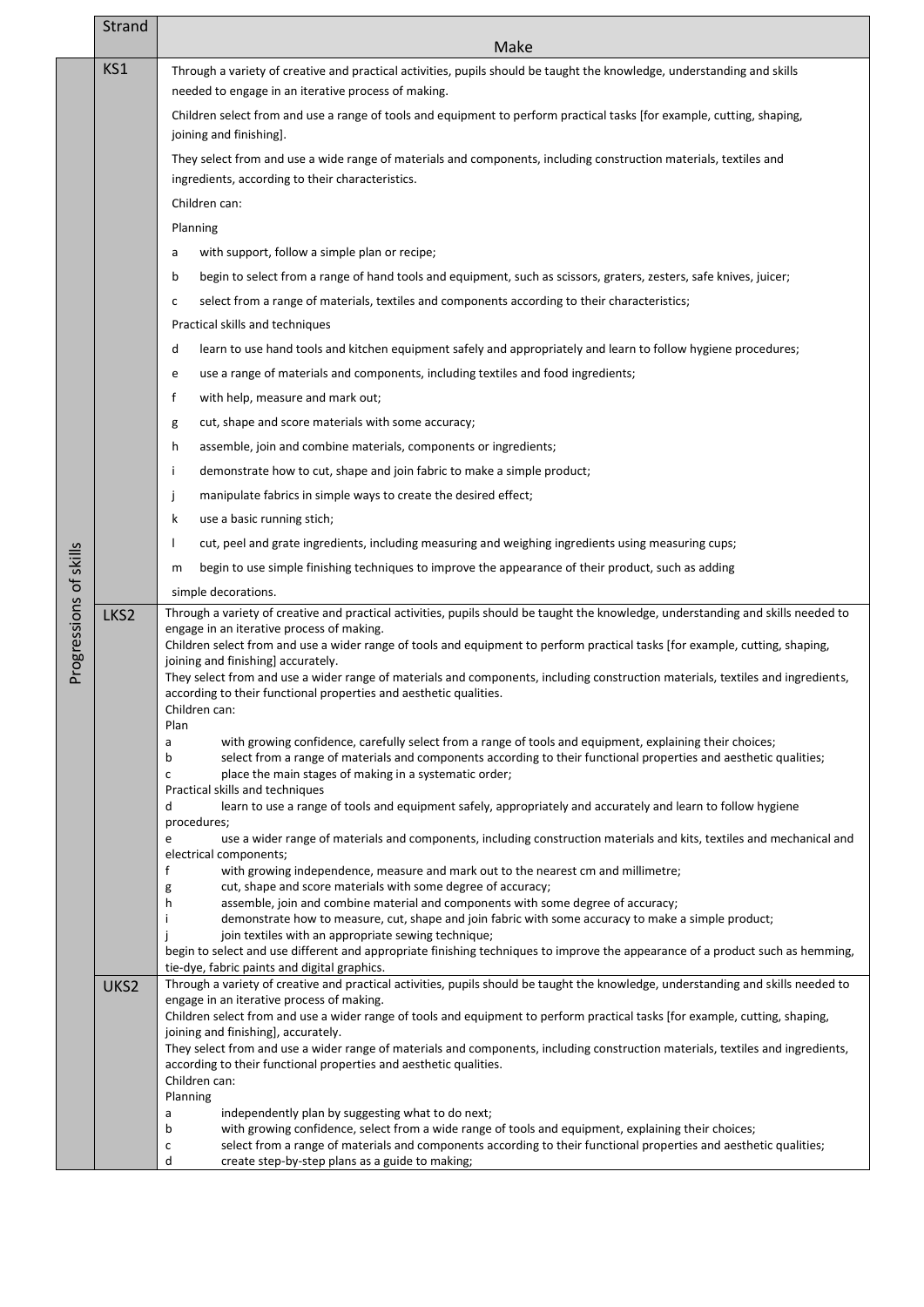|                        | Strand           | Evaluate                                                                                                                                                                                                                                                                                                                                                                                                                                                                                                                                                                                                                                                                                                                                                                                                                                                                                                                                                                                                                                                                                                                                                                                                                           |
|------------------------|------------------|------------------------------------------------------------------------------------------------------------------------------------------------------------------------------------------------------------------------------------------------------------------------------------------------------------------------------------------------------------------------------------------------------------------------------------------------------------------------------------------------------------------------------------------------------------------------------------------------------------------------------------------------------------------------------------------------------------------------------------------------------------------------------------------------------------------------------------------------------------------------------------------------------------------------------------------------------------------------------------------------------------------------------------------------------------------------------------------------------------------------------------------------------------------------------------------------------------------------------------|
|                        | KS1              | Through a variety of creative and practical activities, pupils should be taught the knowledge, understanding and skills<br>needed to engage in an iterative process of designing<br>and making.<br>Children explore and evaluate a range of existing products. They evaluate their ideas and products against design criteria.<br>Children can:<br>explore and evaluate existing products mainly through discussions, comparisons and simple written evaluations;<br>а<br>explain positives and things to improve for existing products;<br>$\mathsf{b}$<br>explore what materials products are made from;<br>С<br>d<br>talk about their design ideas and what they are making;<br>as they work, start to identify strengths and possible changes they might make to refine their existing design;<br>е<br>f<br>evaluate their products and ideas against their simple design criteria;<br>start to understand that the iterative process sometimes involves repeating different stages of the process.                                                                                                                                                                                                                            |
| Progressions of skills | LKS <sub>2</sub> | Through a variety of creative and practical activities, pupils should be taught the knowledge, understanding and skills<br>needed to engage in an iterative process of designing<br>and making.<br>Children investigate and analyse a range of existing products.<br>They evaluate their ideas and products against their own design criteria and consider the views of others to improve their<br>work.<br>They understand how key events and individuals in design and technology have helped shape the world.<br>Children can:<br>explore and evaluate existing products, explaining the purpose of the product and whether it is designed well to meet<br>a<br>the intended purpose;<br>$\mathsf{b}$<br>explore what materials/ingredients products are made from and suggest reasons for this;<br>consider their design criteria as they make progress and are willing to alter their plans, sometimes considering the views<br>С<br>of others if this helps them to improve their product;<br>d<br>evaluate their product against their original design criteria;<br>evaluate the key events, including technological developments, and designs of individuals in design and technology that have<br>helped shape the world. |
|                        | UKS2             | Through a variety of creative and practical activities, pupils should be taught the knowledge, understanding and skills<br>needed to engage in an iterative process of designing<br>and making.<br>Children investigate and analyse a range of existing products.<br>They evaluate their ideas and products against their own design criteria and consider the views of others to improve their<br>work.<br>They understand how key events and individuals in design and technology have helped shape the world.<br>Children can:<br>complete detailed competitor analysis of other products on the market;<br>a<br>$\mathbf b$<br>critically evaluate the quality of design, manufacture and fitness for purpose of products as they design and make;<br>evaluate their ideas and products against the original design criteria, making changes as needed.                                                                                                                                                                                                                                                                                                                                                                        |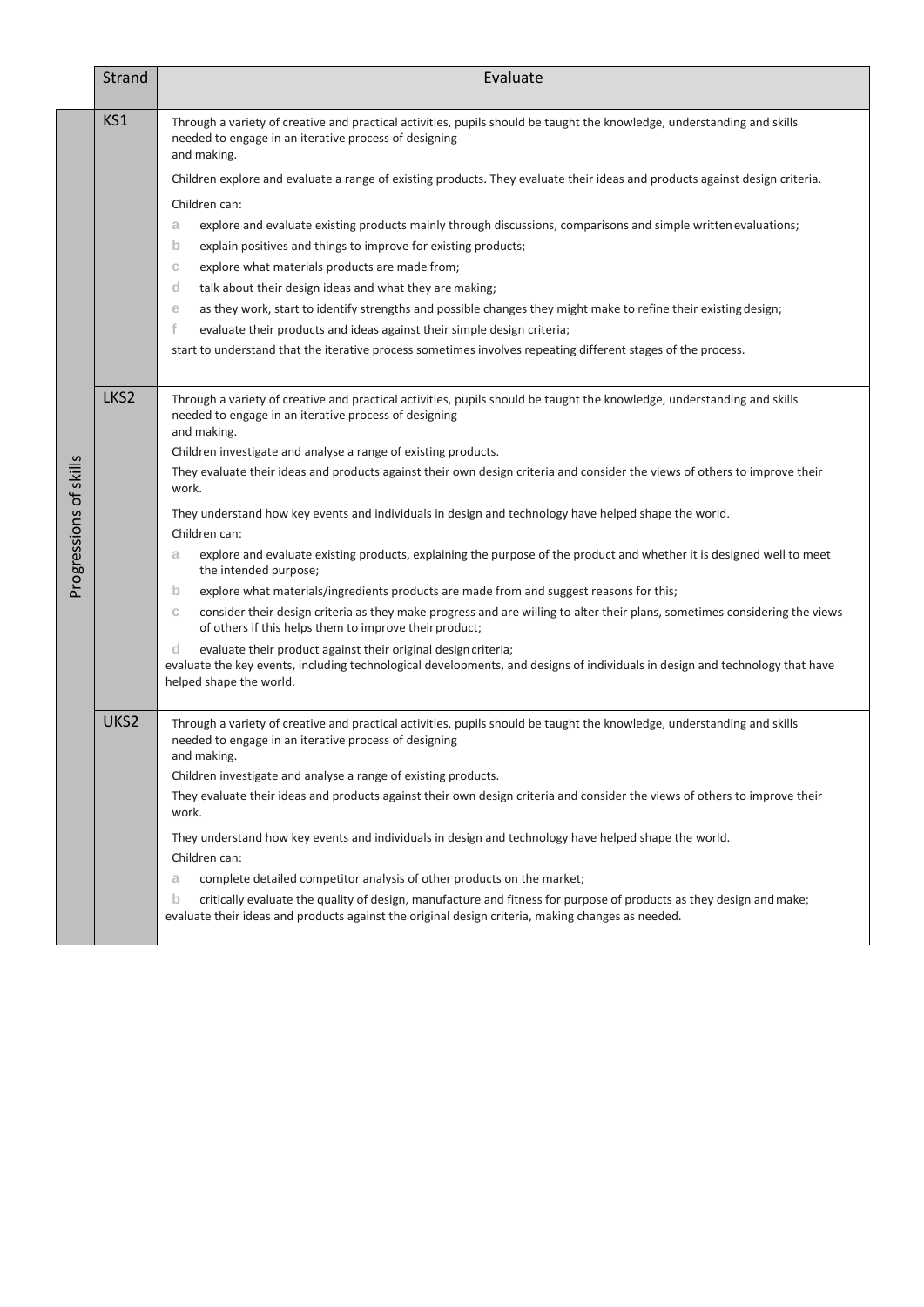|                        | <b>Strand</b>    | <b>Technical Knowledge</b>                                                                                                                                                                                                                                                                                                                                                                                                                                                                                                                                                                                                                                                                                                                                                                                                                                                                                                                                                                                                                                                                                                                                |
|------------------------|------------------|-----------------------------------------------------------------------------------------------------------------------------------------------------------------------------------------------------------------------------------------------------------------------------------------------------------------------------------------------------------------------------------------------------------------------------------------------------------------------------------------------------------------------------------------------------------------------------------------------------------------------------------------------------------------------------------------------------------------------------------------------------------------------------------------------------------------------------------------------------------------------------------------------------------------------------------------------------------------------------------------------------------------------------------------------------------------------------------------------------------------------------------------------------------|
| Progressions of skills | KS1              | Children build structures, exploring how they can be made stronger, stiffer and more stable.<br>They explore and use mechanisms [for example, levers, sliders, wheels and axles], in their products.<br>Children can:<br>build simple structures, exploring how they can be made stronger, stiffer and more stable;<br>a<br>b<br>talk about and start to understand the simple working characteristics of materials and components;<br>explore and create products using mechanisms, such as levers, sliders and wheels.                                                                                                                                                                                                                                                                                                                                                                                                                                                                                                                                                                                                                                  |
|                        | LKS <sub>2</sub> | Children apply their understanding of how to strengthen, stiffen and reinforce more complex structures.<br>They understand and use mechanical systems in their products [for example, gears, pulleys, cams, levers and linkages].<br>They understand and use electrical systems in their products [for example, series circuits incorporating switches, bulbs,<br>buzzers and motors].<br>They apply their understanding of computing to program, monitor and control their products.<br>Children can:<br>understand that materials have both functional properties and aesthetic qualities;<br>a<br>b<br>apply their understanding of how to strengthen, stiffen and reinforce more complex structures in order to create more<br>useful characteristics of products;<br>understand and demonstrate how mechanical and electrical systems have an input and output process;<br>С<br>d<br>make and represent simple electrical circuits, such as a series and parallel, and components to create functional<br>products;<br>explain how mechanical systems such as levers and linkages create movement;<br>е<br>use mechanical systems in their products. |
|                        | UKS2             | Children apply their understanding of how to strengthen, stiffen and reinforce more complex structures.<br>They understand and use mechanical systems in their products [for example, gears, pulleys, cams, levers and linkages].<br>They understand and use electrical systems in their products [for example, series circuits incorporating switches, bulbs,<br>buzzers and motors].<br>They apply their understanding of computing to program, monitor and control their products.<br>Children can:<br>apply their understanding of how to strengthen, stiffen and reinforce more complex structures in order to create more<br>a<br>useful characteristics of products;<br>$\mathsf{b}$<br>understand and demonstrate that mechanical and electrical systems have an input, process and output;<br>explain how mechanical systems, such as cams, create movement and use mechanical systems in their products;<br>С<br>apply their understanding of computing to program, monitor and control a product.                                                                                                                                              |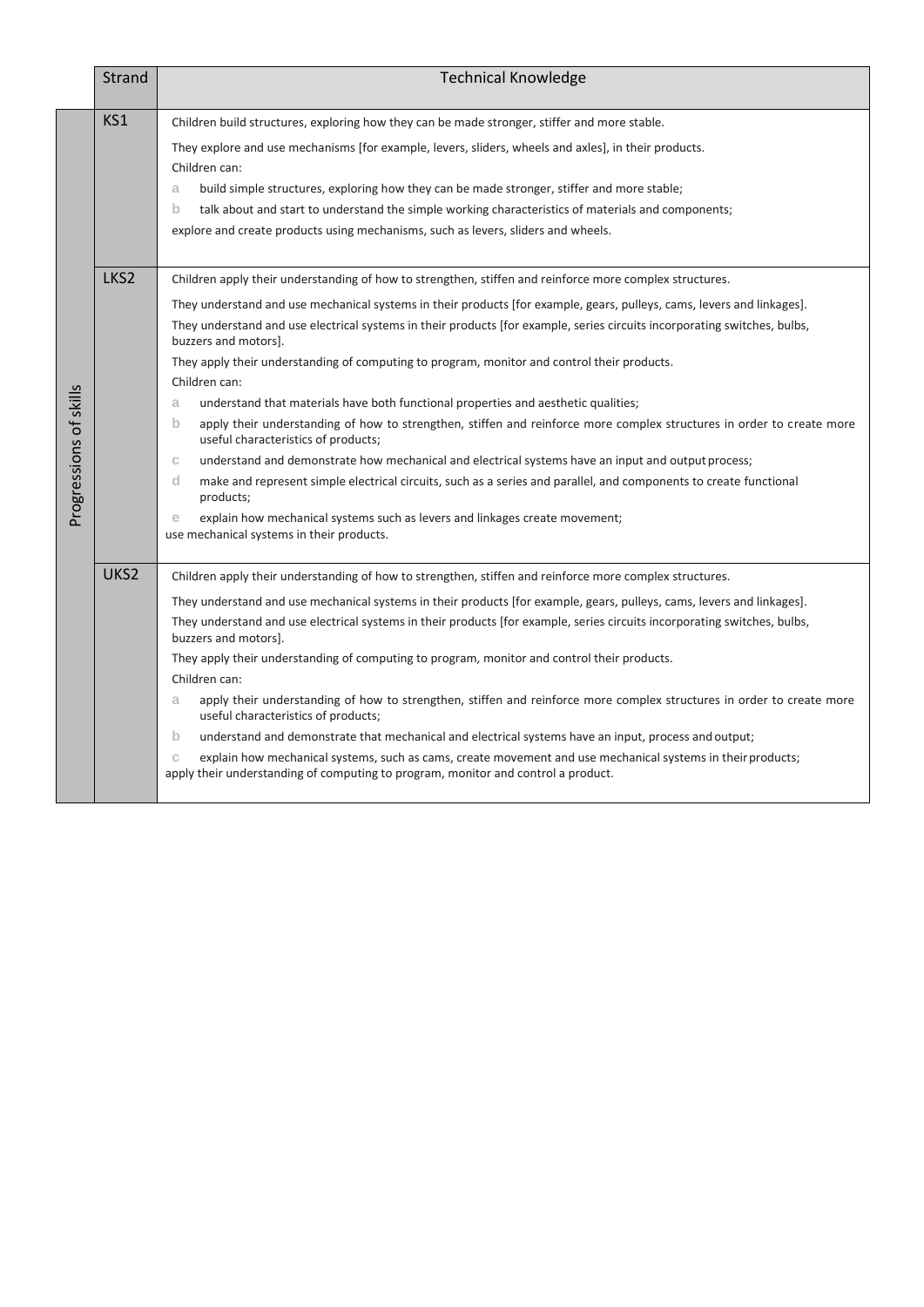|                        | <b>Strand</b>    | <b>Cooking and Nutrition</b>                                                                                                                                                                                                                                                                                                                                                                                                                                                                                                                                                                                                                                                                                                                                                                                                                                                                                                                                                                                                                                                                                                                                                                                                                                                                                                                                                                                                                                                                                                                                                                 |
|------------------------|------------------|----------------------------------------------------------------------------------------------------------------------------------------------------------------------------------------------------------------------------------------------------------------------------------------------------------------------------------------------------------------------------------------------------------------------------------------------------------------------------------------------------------------------------------------------------------------------------------------------------------------------------------------------------------------------------------------------------------------------------------------------------------------------------------------------------------------------------------------------------------------------------------------------------------------------------------------------------------------------------------------------------------------------------------------------------------------------------------------------------------------------------------------------------------------------------------------------------------------------------------------------------------------------------------------------------------------------------------------------------------------------------------------------------------------------------------------------------------------------------------------------------------------------------------------------------------------------------------------------|
| Progressions of skills | KS1              | Children use the basic principles of a healthy and varied diet to prepare dishes.<br>They understand where food comes from. Children can:<br>explain where in the world different foods originate from;<br>a<br>b<br>understand that all food comes from plants or animals;<br>understand that food has to be farmed, grown elsewhere (e.g. home) or caught;<br>C<br>name and sort foods into the five groups in the Eatwell Guide;<br>d<br>understand that everyone should eat at least five portions of fruit and vegetables every day and start to explain why;<br>е<br>use what they know about the Eatwell Guide to design and prepare dishes.                                                                                                                                                                                                                                                                                                                                                                                                                                                                                                                                                                                                                                                                                                                                                                                                                                                                                                                                          |
|                        | LKS <sub>2</sub> | Children understand and apply the principles of a healthy and varied diet.<br>They prepare and cook a variety of predominantly savoury dishes using a range of cooking techniques.<br>They understand seasonality, and know where and how a variety of ingredients are grown, reared, caught and processed.<br>Children can:<br>start to know when, where and how food is grown (such as herbs, tomatoes and strawberries) in the UK, Europe and the<br>a<br>wider world;<br>$\mathsf{b}$<br>understand how to prepare and cook a variety of predominantly savoury dishes safely and hygienically;<br>with support, use a heat source to cook ingredients showing awareness of the need to control the temperature of the hob<br>C<br>and/or oven;<br>d<br>use a range of techniques such as mashing, whisking, crushing, grating, cutting, kneading and baking;<br>explain that a healthy diet is made up of a variety and balance of different food and drink, as represented in the Eatwell<br>e<br>Guide and be able to apply these principles when planning and cooking dishes;<br>f<br>understand that to be active and healthy, nutritious food and drink are needed to provide energy for the body;<br>prepare ingredients using appropriate cooking utensils;<br>g<br>h<br>measure and weigh ingredients to the nearest gram and millilitre;<br>Ť.<br>start to independently follow a recipe;<br>start to understand seasonality.                                                                                                                                                   |
|                        | UKS2             | Children understand and apply the principles of a healthy and varied diet.<br>They prepare and cook a variety of predominantly savoury dishes using a range of cooking techniques.<br>They understand seasonality, and know where and how a variety of ingredients are grown, reared, caught and processed.<br>Children can:<br>know, explain and give examples of food that is grown (such as pears, wheat and potatoes), reared (such as poultry<br>а<br>and cattle) and caught (such as fish) in the UK, Europe and the wider world;<br>understand about seasonality, how this may affect the food availability and plan recipes according to seasonality;<br>$\mathsf{b}$<br>understand that food is processed into ingredients that can be eaten or used in cooking;<br>C<br>d<br>demonstrate how to prepare and cook a variety of predominantly savoury dishes safely and hygienically including,<br>where appropriate, the use of a heat source;<br>demonstrate how to use a range of cooking techniques, such as griddling, grilling, frying and boiling;<br>e<br>f<br>explain that foods contain different substances, such as protein, that are needed for health and be able to apply these<br>principles when planning and preparing dishes;<br>adapt and refine recipes by adding or substituting one or more ingredients to change the appearance, taste, texture and<br>g<br>aroma;<br>alter methods, cooking times and/or temperatures;<br>h.<br>measure accurately and calculate ratios of ingredients to scale up or down from a recipe;<br>independently follow a recipe. |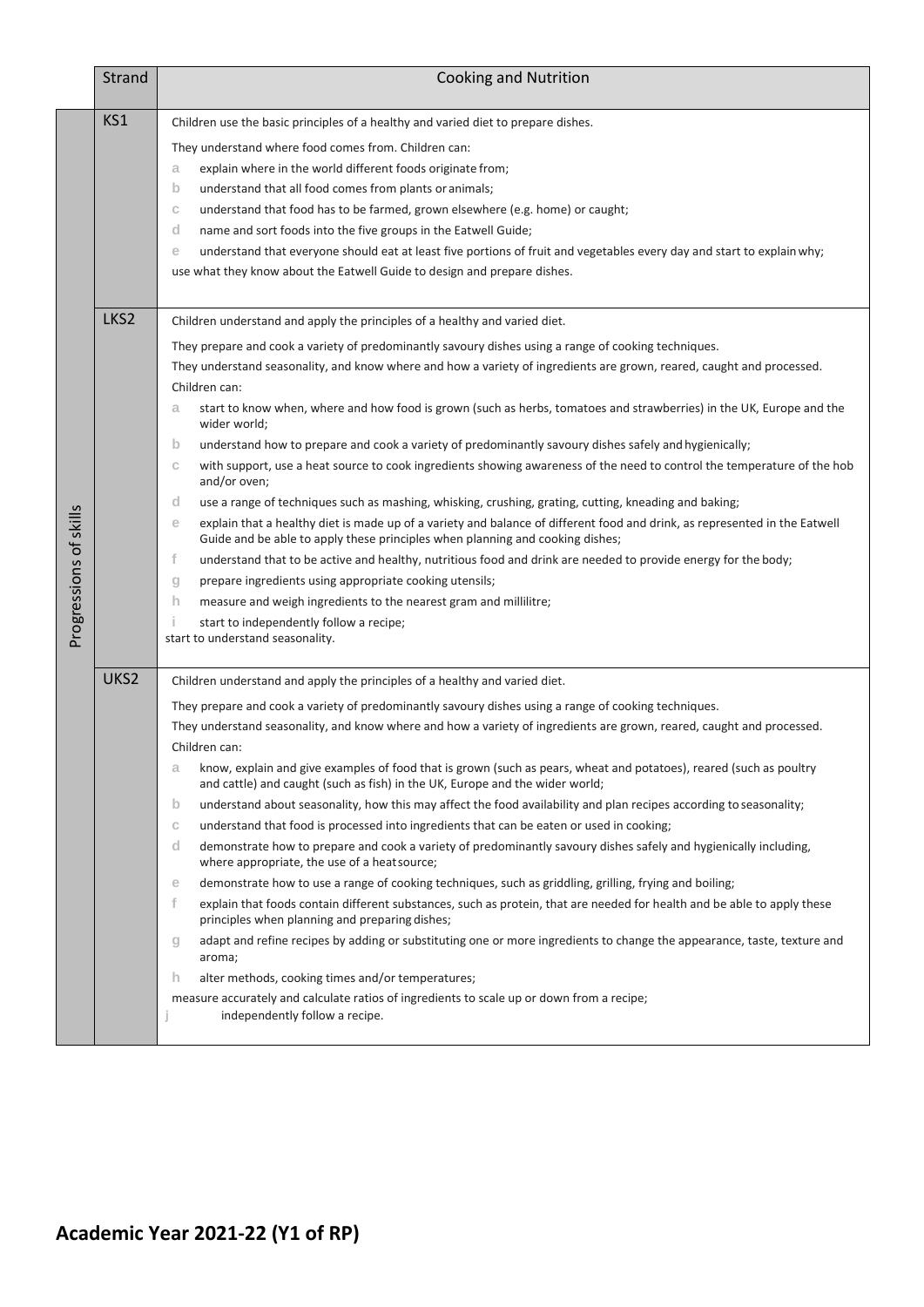|                        |                  | <b>Spring 1 2022</b>                                                                                                                                                                                                                                                                                                                                               |
|------------------------|------------------|--------------------------------------------------------------------------------------------------------------------------------------------------------------------------------------------------------------------------------------------------------------------------------------------------------------------------------------------------------------------|
|                        | Strand           | Fairgrounds                                                                                                                                                                                                                                                                                                                                                        |
|                        | KS1              | <b>KS1 Design and Technology National Curriculum</b><br>Children build structures, exploring how they can be made stronger, stiffer and more stable.<br>They explore and use mechanisms [for example, levers, sliders, wheels and axles], in their products.<br>Children can:<br>explore and create products using mechanisms, such as levers, sliders and wheels. |
|                        | LKS2             | KS2 Design and Technology National Curriculum                                                                                                                                                                                                                                                                                                                      |
|                        |                  | Children apply their understanding of how to strengthen, stiffen and reinforce more complex structures.                                                                                                                                                                                                                                                            |
|                        |                  | They understand and use mechanical systems in their products [for example, gears, pulleys, cams, levers<br>and linkages].                                                                                                                                                                                                                                          |
|                        |                  | They understand and use electrical systems in their products [for example, series circuits incorporating<br>switches, bulbs, buzzers and motors].                                                                                                                                                                                                                  |
|                        |                  | They apply their understanding of computing to program, monitor and control their products.                                                                                                                                                                                                                                                                        |
|                        |                  | Children can:                                                                                                                                                                                                                                                                                                                                                      |
| Progressions of skills |                  | understand and demonstrate how mechanical and electrical systems have an input and output<br>$\bullet$<br>process;                                                                                                                                                                                                                                                 |
|                        |                  | explain how mechanical systems such as levers and linkages create movement;<br>$\bullet$                                                                                                                                                                                                                                                                           |
|                        |                  | use mechanical systems in their products.                                                                                                                                                                                                                                                                                                                          |
|                        | UKS <sub>2</sub> | <b>KS2 Design and Technology National Curriculum</b>                                                                                                                                                                                                                                                                                                               |
|                        |                  | Children apply their understanding of how to strengthen, stiffen and reinforce more complex structures.                                                                                                                                                                                                                                                            |
|                        |                  | They understand and use mechanical systems in their products [for example, gears, pulleys, cams, levers<br>and linkages].                                                                                                                                                                                                                                          |
|                        |                  | They understand and use electrical systems in their products [for example, series circuits incorporating<br>switches, bulbs, buzzers and motors].                                                                                                                                                                                                                  |
|                        |                  | They apply their understanding of computing to program, monitor and control their products.                                                                                                                                                                                                                                                                        |
|                        |                  | Children can:                                                                                                                                                                                                                                                                                                                                                      |
|                        |                  | understand and demonstrate that mechanical and electrical systems have an input, process and<br>$\qquad \qquad \circ$<br>output;                                                                                                                                                                                                                                   |
|                        |                  | explain how mechanical systems, such as cams, create movement and use mechanical systems in their<br>$\bullet$<br>products;                                                                                                                                                                                                                                        |
|                        |                  |                                                                                                                                                                                                                                                                                                                                                                    |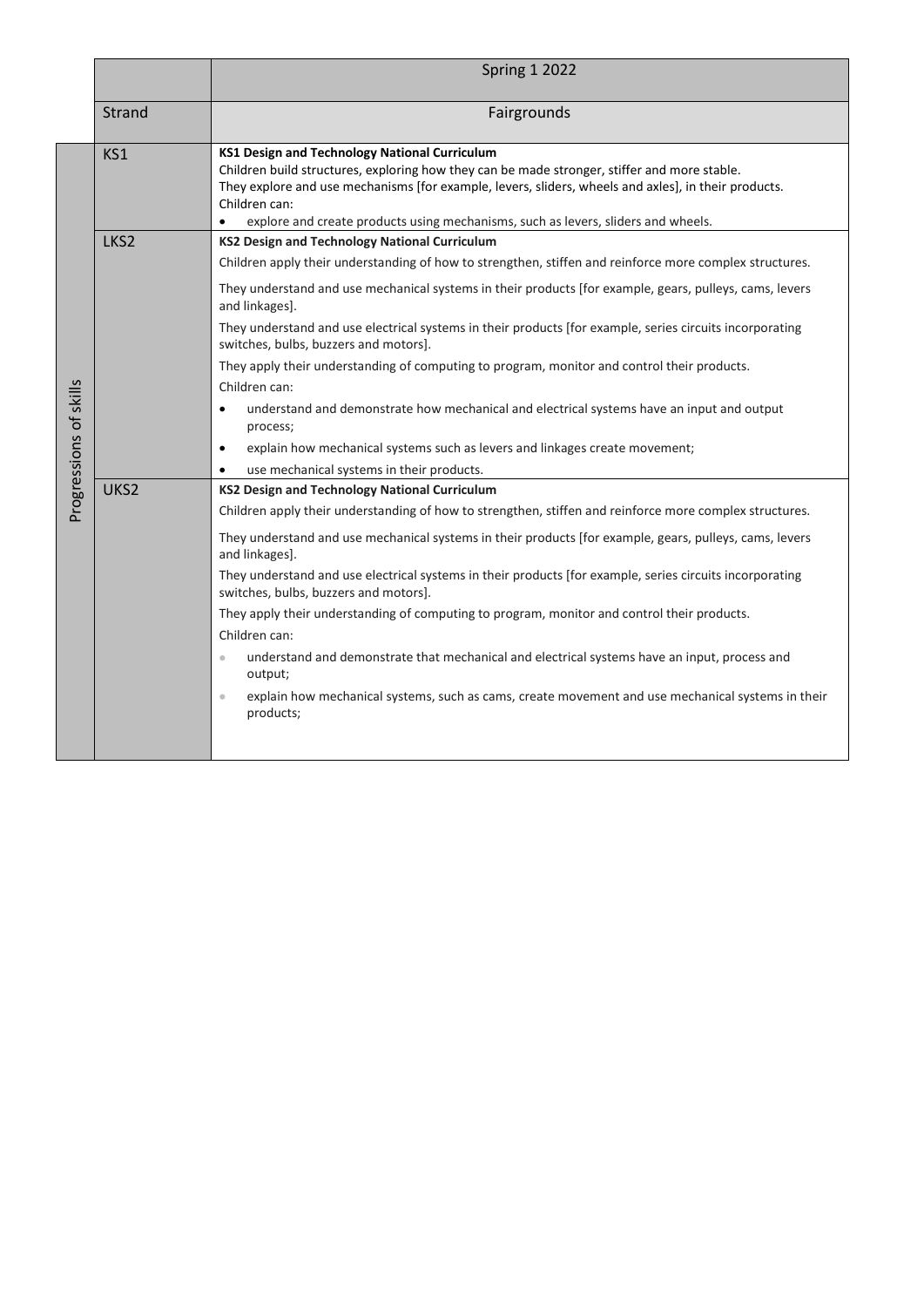|                        |        | <b>Summer 2 2022</b>                                                                                                                                                                                                                                                                                                                                                                                                                                                                                                                                                                                                                                                                                                                         |
|------------------------|--------|----------------------------------------------------------------------------------------------------------------------------------------------------------------------------------------------------------------------------------------------------------------------------------------------------------------------------------------------------------------------------------------------------------------------------------------------------------------------------------------------------------------------------------------------------------------------------------------------------------------------------------------------------------------------------------------------------------------------------------------------|
|                        | Strand | All About Food                                                                                                                                                                                                                                                                                                                                                                                                                                                                                                                                                                                                                                                                                                                               |
|                        | KS1    | KS1 Design and Technology National Curriculum<br>Children use the basic principles of a healthy and varied diet to prepare dishes.<br>They understand where food comes from. Children can:<br>explain where in the world different foods originate from;<br>$\bullet$<br>understand that all food comes from plants or animals;<br>٠<br>understand that food has to be farmed, grown elsewhere (e.g. home) or caught;<br>$\bullet$<br>name and sort foods into the five groups in the Eatwell Guide;<br>$\bullet$<br>understand that everyone should eat at least five portions of fruit and vegetables every day and start to<br>$\bullet$<br>explain why;<br>use what they know about the Eatwell Guide to design and prepare dishes.<br>٠ |
|                        | LKS2   | <b>KS2 Design and Technology National Curriculum</b>                                                                                                                                                                                                                                                                                                                                                                                                                                                                                                                                                                                                                                                                                         |
|                        |        | Children understand and apply the principles of a healthy and varied diet.                                                                                                                                                                                                                                                                                                                                                                                                                                                                                                                                                                                                                                                                   |
|                        |        | They prepare and cook a variety of predominantly savoury dishes using a range of cooking techniques.<br>They understand seasonality, and know where and how a variety of ingredients are grown, reared, caught<br>and processed.<br>Children can:                                                                                                                                                                                                                                                                                                                                                                                                                                                                                            |
|                        |        | start to know when, where and how food is grown (such as herbs, tomatoes and strawberries) in the<br>$\bullet$<br>UK, Europe and the wider world;                                                                                                                                                                                                                                                                                                                                                                                                                                                                                                                                                                                            |
|                        |        | understand how to prepare and cook a variety of predominantly savoury dishes safely and<br>$\bullet$<br>hygienically;                                                                                                                                                                                                                                                                                                                                                                                                                                                                                                                                                                                                                        |
|                        |        | with support, use a heat source to cook ingredients showing awareness of the need to control the<br>$\bullet$<br>temperature of the hob and/or oven;                                                                                                                                                                                                                                                                                                                                                                                                                                                                                                                                                                                         |
|                        |        | use a range of techniques such as mashing, whisking, crushing, grating, cutting, kneading and<br>$\bullet$<br>baking;                                                                                                                                                                                                                                                                                                                                                                                                                                                                                                                                                                                                                        |
| Progressions of skills |        | explain that a healthy diet is made up of a variety and balance of different food and drink, as<br>$\bullet$<br>represented in the Eatwell Guide and be able to apply these principles when planning and cooking<br>dishes;                                                                                                                                                                                                                                                                                                                                                                                                                                                                                                                  |
|                        |        | understand that to be active and healthy, nutritious food and drink are needed to provide energy<br>$\bullet$<br>for the body;                                                                                                                                                                                                                                                                                                                                                                                                                                                                                                                                                                                                               |
|                        |        | prepare ingredients using appropriate cooking utensils;<br>$\bullet$                                                                                                                                                                                                                                                                                                                                                                                                                                                                                                                                                                                                                                                                         |
|                        |        | measure and weigh ingredients to the nearest gram and millilitre;<br>$\bullet$                                                                                                                                                                                                                                                                                                                                                                                                                                                                                                                                                                                                                                                               |
|                        |        | start to independently follow a recipe;                                                                                                                                                                                                                                                                                                                                                                                                                                                                                                                                                                                                                                                                                                      |
|                        |        | start to understand seasonality.<br>$\bullet$                                                                                                                                                                                                                                                                                                                                                                                                                                                                                                                                                                                                                                                                                                |
|                        | UKS2   | <b>KS2 Design and Technology National Curriculum</b>                                                                                                                                                                                                                                                                                                                                                                                                                                                                                                                                                                                                                                                                                         |
|                        |        | Children understand and apply the principles of a healthy and varied diet.                                                                                                                                                                                                                                                                                                                                                                                                                                                                                                                                                                                                                                                                   |
|                        |        | They prepare and cook a variety of predominantly savoury dishes using a range of cooking techniques.<br>They understand seasonality, and know where and how a variety of ingredients are grown, reared, caught<br>and processed.                                                                                                                                                                                                                                                                                                                                                                                                                                                                                                             |
|                        |        | Children can:                                                                                                                                                                                                                                                                                                                                                                                                                                                                                                                                                                                                                                                                                                                                |
|                        |        | know, explain and give examples of food that is grown (such as pears, wheat and potatoes),<br>$\qquad \qquad \bullet$<br>reared (such as poultry and cattle) and caught (such as fish) in the UK, Europe and the wider<br>world;                                                                                                                                                                                                                                                                                                                                                                                                                                                                                                             |
|                        |        | understand about seasonality, how this may affect the food availability and plan recipes according to<br>$\qquad \qquad \circ$<br>seasonality;                                                                                                                                                                                                                                                                                                                                                                                                                                                                                                                                                                                               |
|                        |        | understand that food is processed into ingredients that can be eaten or used in cooking;<br>$\circ$                                                                                                                                                                                                                                                                                                                                                                                                                                                                                                                                                                                                                                          |
|                        |        | demonstrate how to prepare and cook a variety of predominantly savoury dishes safely and<br>$\qquad \qquad \circ$<br>hygienically including, where appropriate, the use of a heat source;                                                                                                                                                                                                                                                                                                                                                                                                                                                                                                                                                    |
|                        |        | demonstrate how to use a range of cooking techniques, such as griddling, grilling, frying and<br>$\hskip 10pt\circ$<br>boiling;                                                                                                                                                                                                                                                                                                                                                                                                                                                                                                                                                                                                              |
|                        |        | explain that foods contain different substances, such as protein, that are needed for health and be<br>$\qquad \qquad \circ$<br>able to apply these principles when planning and preparing dishes;                                                                                                                                                                                                                                                                                                                                                                                                                                                                                                                                           |
|                        |        | adapt and refine recipes by adding or substituting one or more ingredients to change the<br>$\qquad \qquad \circ$                                                                                                                                                                                                                                                                                                                                                                                                                                                                                                                                                                                                                            |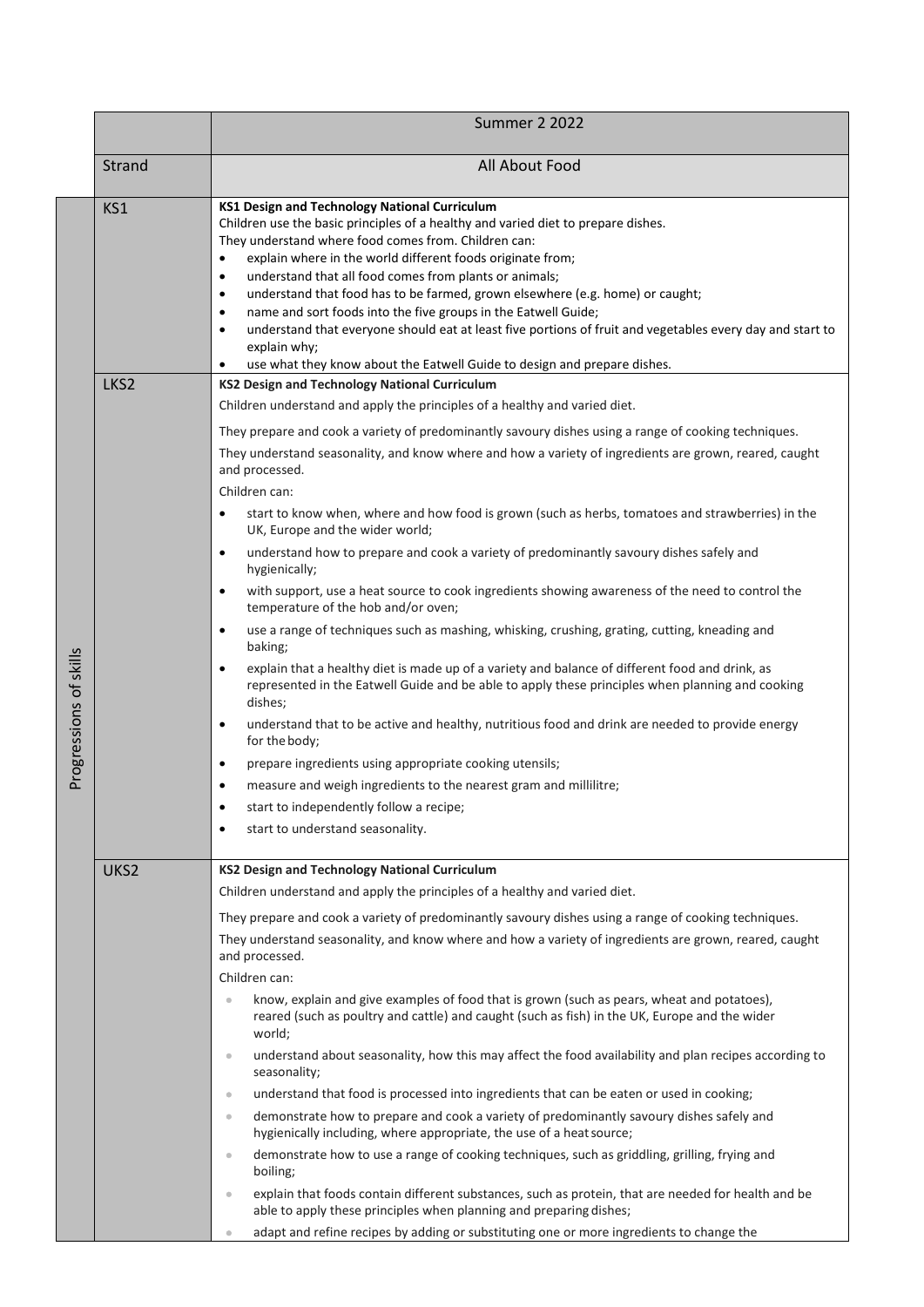|  | appearance, taste, texture and aroma;                                                     |
|--|-------------------------------------------------------------------------------------------|
|  | alter methods, cooking times and/or temperatures;                                         |
|  | measure accurately and calculate ratios of ingredients to scale up or down from a recipe; |
|  | independently follow a recipe.                                                            |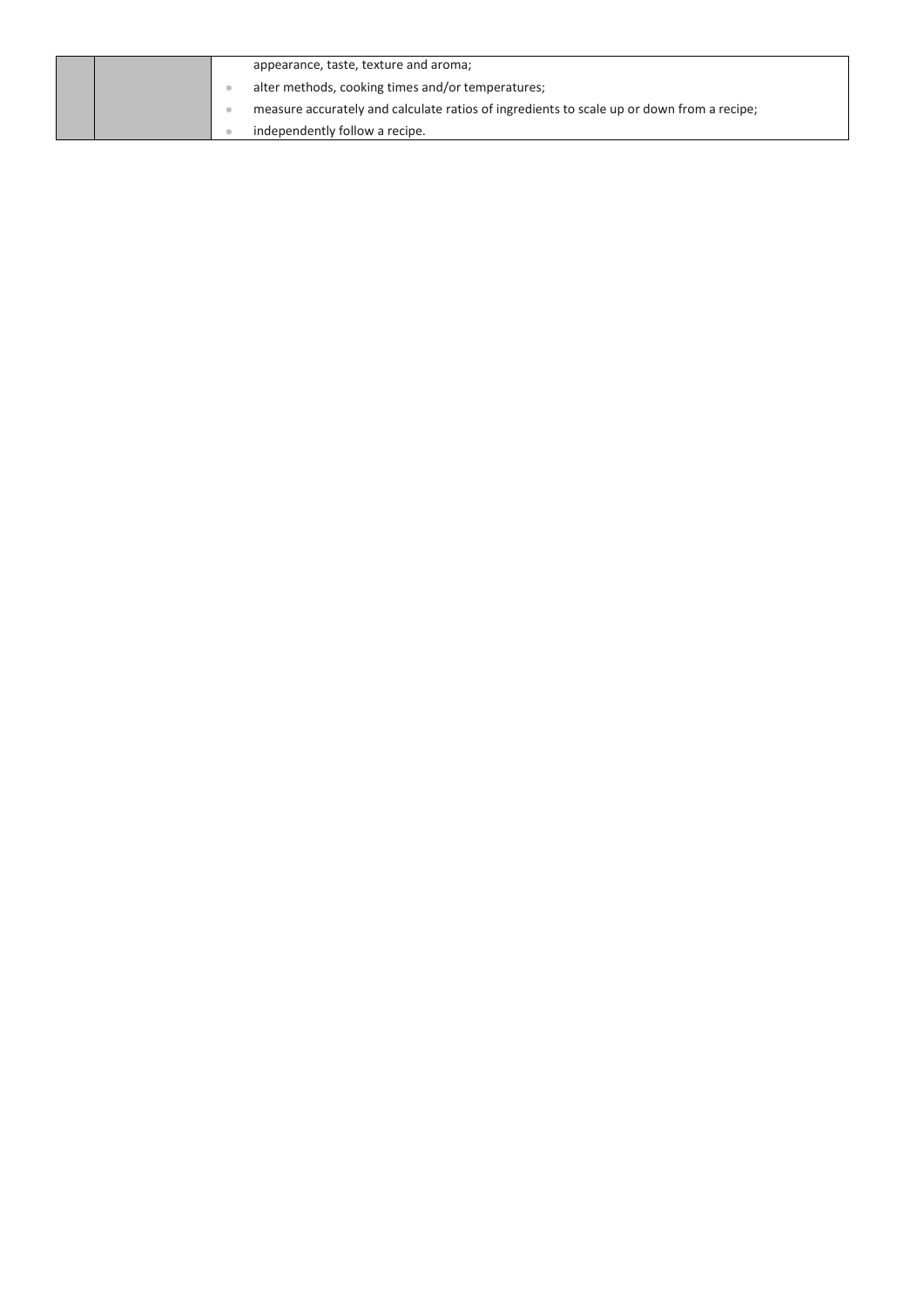## **Academic Year 2022-23 (Y2 of RP)**

|                        |        | <b>Spring 1 2023</b>                                                                                                                                                                                                                                                                                                                                                                                                                                                                                                                                                                                                                                                                                                                                                                                                                       |
|------------------------|--------|--------------------------------------------------------------------------------------------------------------------------------------------------------------------------------------------------------------------------------------------------------------------------------------------------------------------------------------------------------------------------------------------------------------------------------------------------------------------------------------------------------------------------------------------------------------------------------------------------------------------------------------------------------------------------------------------------------------------------------------------------------------------------------------------------------------------------------------------|
|                        | Strand | <b>Moving Parts</b>                                                                                                                                                                                                                                                                                                                                                                                                                                                                                                                                                                                                                                                                                                                                                                                                                        |
|                        | KS1    | KS1 Design and Technology National Curriculum<br>Children build structures, exploring how they can be made stronger, stiffer and more stable.<br>They explore and use mechanisms [for example, levers, sliders, wheels and axles], in their products.<br>Children can:<br>build simple structures, exploring how they can be made stronger, stiffer and more stable;<br>$\bullet$<br>talk about and start to understand the simple working characteristics of materials and components<br>$\bullet$                                                                                                                                                                                                                                                                                                                                        |
| Progressions of skills | LKS2   | KS2 Design and Technology National Curriculum<br>Children apply their understanding of how to strengthen, stiffen and reinforce more complex structures.<br>They understand and use mechanical systems in their products [for example, gears, pulleys, cams, levers<br>and linkages].<br>They understand and use electrical systems in their products [for example, series circuits incorporating<br>switches, bulbs, buzzers and motors].<br>They apply their understanding of computing to program, monitor and control their products.<br>Children can:<br>apply their understanding of how to strengthen, stiffen and reinforce more complex structures in order<br>$\bullet$<br>to create more useful characteristics of products;<br>understand that materials have both functional properties and aesthetic qualities;<br>$\bullet$ |
|                        | UKS2   | <b>KS2 Design and Technology National Curriculum</b><br>Children apply their understanding of how to strengthen, stiffen and reinforce more complex structures.<br>They understand and use mechanical systems in their products [for example, gears, pulleys, cams, levers<br>and linkages].<br>They understand and use electrical systems in their products [for example, series circuits incorporating<br>switches, bulbs, buzzers and motors].<br>They apply their understanding of computing to program, monitor and control their products.<br>Children can:<br>apply their understanding of how to strengthen, stiffen and reinforce more complex structures in order<br>to create more useful characteristics of products;                                                                                                          |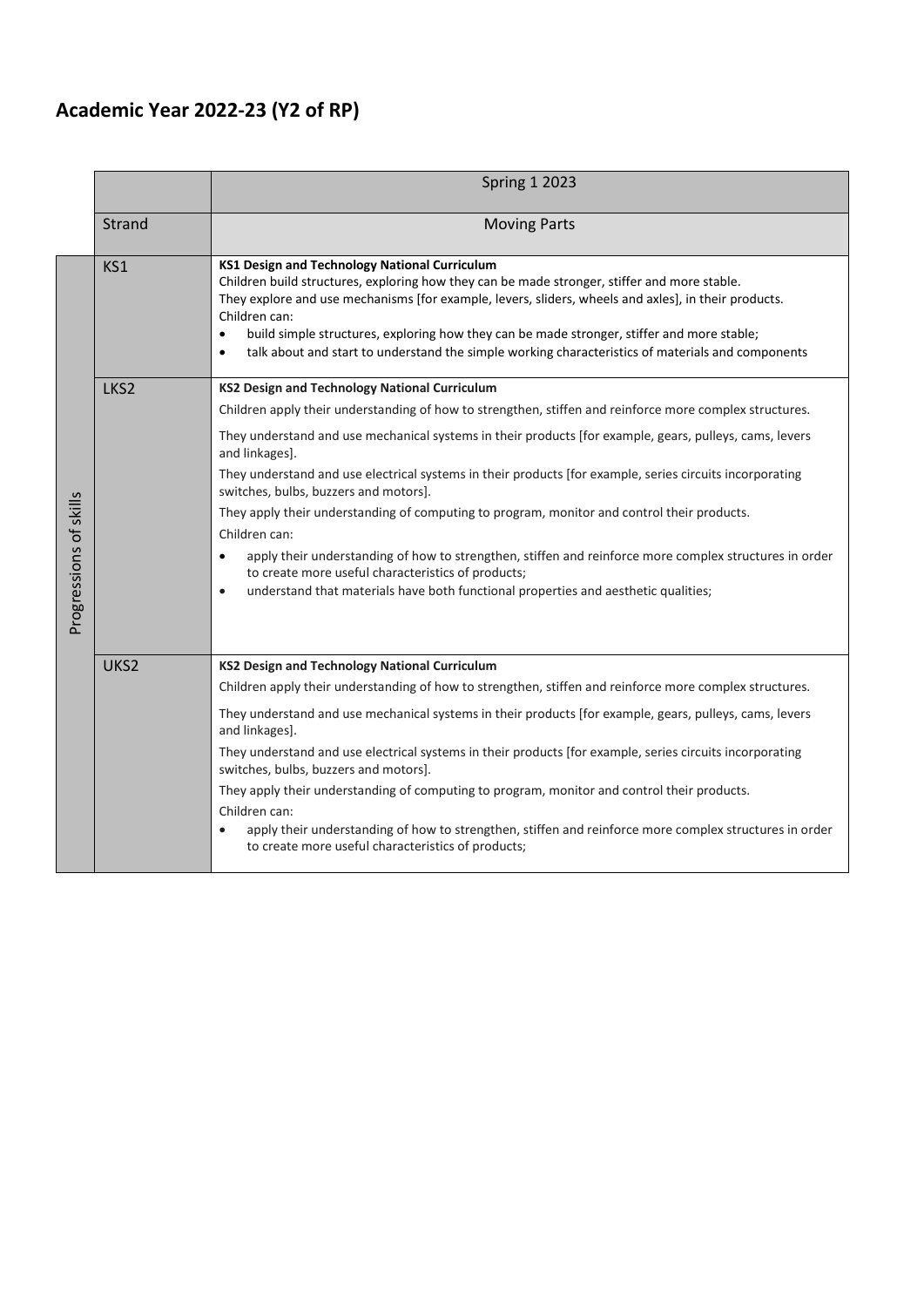## **Academic Year 2022-23 (Y2 of RP)**

|                        |                  | <b>Summer 2 2023</b>                                                                                                                                                                                                                                                                                                                                                                                                                                                                                                                                                                                                                                                                                                                                 |
|------------------------|------------------|------------------------------------------------------------------------------------------------------------------------------------------------------------------------------------------------------------------------------------------------------------------------------------------------------------------------------------------------------------------------------------------------------------------------------------------------------------------------------------------------------------------------------------------------------------------------------------------------------------------------------------------------------------------------------------------------------------------------------------------------------|
|                        | Strand           | <b>Food and Packaging</b>                                                                                                                                                                                                                                                                                                                                                                                                                                                                                                                                                                                                                                                                                                                            |
|                        | KS1              | KS1 Design and Technology National Curriculum<br>Children use the basic principles of a healthy and varied diet to prepare dishes.<br>They understand where food comes from. Children can:<br>explain where in the world different foods originate from;<br>$\bullet$<br>understand that all food comes from plants or animals;<br>$\bullet$<br>understand that food has to be farmed, grown elsewhere (e.g. home) or caught;<br>$\bullet$<br>name and sort foods into the five groups in the Eatwell Guide;<br>$\bullet$<br>understand that everyone should eat at least five portions of fruit and vegetables every day and start to<br>$\bullet$<br>explain why;<br>use what they know about the Eatwell Guide to design and prepare dishes.<br>٠ |
|                        | LKS <sub>2</sub> | <b>KS2 Design and Technology National Curriculum</b>                                                                                                                                                                                                                                                                                                                                                                                                                                                                                                                                                                                                                                                                                                 |
|                        |                  | Children understand and apply the principles of a healthy and varied diet.                                                                                                                                                                                                                                                                                                                                                                                                                                                                                                                                                                                                                                                                           |
|                        |                  | They prepare and cook a variety of predominantly savoury dishes using a range of cooking techniques.<br>They understand seasonality, and know where and how a variety of ingredients are grown, reared, caught<br>and processed.<br>Children can:                                                                                                                                                                                                                                                                                                                                                                                                                                                                                                    |
|                        |                  | start to know when, where and how food is grown (such as herbs, tomatoes and strawberries) in the<br>$\bullet$<br>UK, Europe and the wider world;                                                                                                                                                                                                                                                                                                                                                                                                                                                                                                                                                                                                    |
|                        |                  | understand how to prepare and cook a variety of predominantly savoury dishes safely and<br>$\bullet$<br>hygienically;                                                                                                                                                                                                                                                                                                                                                                                                                                                                                                                                                                                                                                |
|                        |                  | with support, use a heat source to cook ingredients showing awareness of the need to control the<br>$\bullet$<br>temperature of the hob and/or oven;                                                                                                                                                                                                                                                                                                                                                                                                                                                                                                                                                                                                 |
|                        |                  | use a range of techniques such as mashing, whisking, crushing, grating, cutting, kneading and<br>$\bullet$<br>baking;                                                                                                                                                                                                                                                                                                                                                                                                                                                                                                                                                                                                                                |
| Progressions of skills |                  | explain that a healthy diet is made up of a variety and balance of different food and drink, as<br>$\bullet$<br>represented in the Eatwell Guide and be able to apply these principles when planning and cooking<br>dishes;                                                                                                                                                                                                                                                                                                                                                                                                                                                                                                                          |
|                        |                  | understand that to be active and healthy, nutritious food and drink are needed to provide energy<br>$\bullet$<br>for the body;                                                                                                                                                                                                                                                                                                                                                                                                                                                                                                                                                                                                                       |
|                        |                  | prepare ingredients using appropriate cooking utensils;<br>$\bullet$                                                                                                                                                                                                                                                                                                                                                                                                                                                                                                                                                                                                                                                                                 |
|                        |                  | measure and weigh ingredients to the nearest gram and millilitre;<br>٠                                                                                                                                                                                                                                                                                                                                                                                                                                                                                                                                                                                                                                                                               |
|                        |                  | start to independently follow a recipe;<br>٠                                                                                                                                                                                                                                                                                                                                                                                                                                                                                                                                                                                                                                                                                                         |
|                        |                  | start to understand seasonality.<br>٠                                                                                                                                                                                                                                                                                                                                                                                                                                                                                                                                                                                                                                                                                                                |
|                        | UKS2             | <b>KS2 Design and Technology National Curriculum</b>                                                                                                                                                                                                                                                                                                                                                                                                                                                                                                                                                                                                                                                                                                 |
|                        |                  | Children understand and apply the principles of a healthy and varied diet.                                                                                                                                                                                                                                                                                                                                                                                                                                                                                                                                                                                                                                                                           |
|                        |                  | They prepare and cook a variety of predominantly savoury dishes using a range of cooking techniques.                                                                                                                                                                                                                                                                                                                                                                                                                                                                                                                                                                                                                                                 |
|                        |                  | They understand seasonality, and know where and how a variety of ingredients are grown, reared, caught<br>and processed.                                                                                                                                                                                                                                                                                                                                                                                                                                                                                                                                                                                                                             |
|                        |                  | Children can:                                                                                                                                                                                                                                                                                                                                                                                                                                                                                                                                                                                                                                                                                                                                        |
|                        |                  | know, explain and give examples of food that is grown (such as pears, wheat and potatoes),<br>$\qquad \qquad \bullet$<br>reared (such as poultry and cattle) and caught (such as fish) in the UK, Europe and the wider<br>world;                                                                                                                                                                                                                                                                                                                                                                                                                                                                                                                     |
|                        |                  | understand about seasonality, how this may affect the food availability and plan recipes according to<br>$\qquad \qquad \circ$<br>seasonality;                                                                                                                                                                                                                                                                                                                                                                                                                                                                                                                                                                                                       |
|                        |                  | understand that food is processed into ingredients that can be eaten or used in cooking;<br>$\qquad \qquad \oplus$                                                                                                                                                                                                                                                                                                                                                                                                                                                                                                                                                                                                                                   |
|                        |                  | demonstrate how to prepare and cook a variety of predominantly savoury dishes safely and<br>$\bullet$<br>hygienically including, where appropriate, the use of a heat source;                                                                                                                                                                                                                                                                                                                                                                                                                                                                                                                                                                        |
|                        |                  | demonstrate how to use a range of cooking techniques, such as griddling, grilling, frying and<br>$\hfill \textcircled{1}$<br>boiling;                                                                                                                                                                                                                                                                                                                                                                                                                                                                                                                                                                                                                |